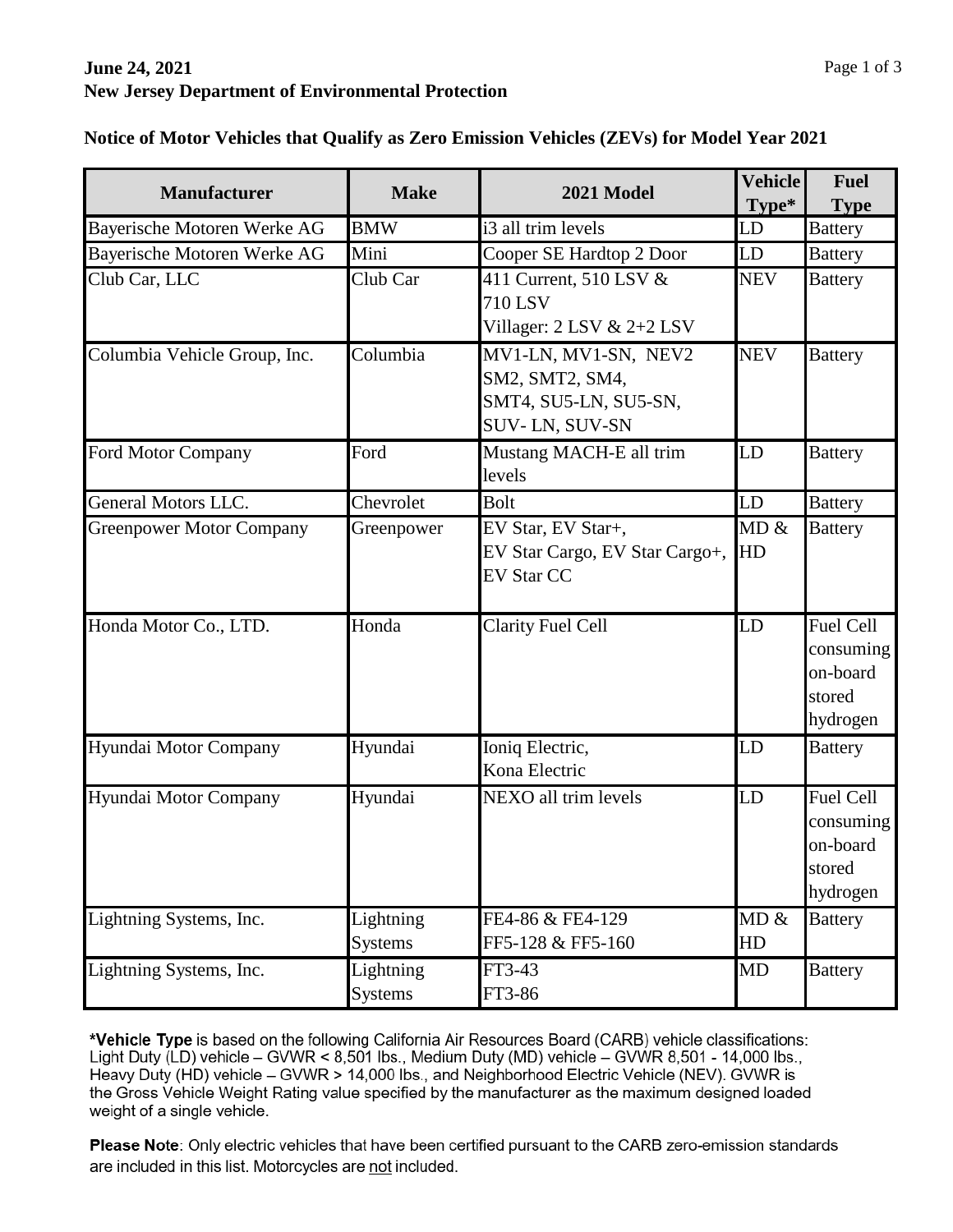| <b>Manufacturer</b>        | <b>Make</b>                | 2021 Model                                                                                                   | Vehicle<br>Type*  | <b>Fuel</b><br><b>Type</b> |
|----------------------------|----------------------------|--------------------------------------------------------------------------------------------------------------|-------------------|----------------------------|
| Lion Bus Inc.              | Lion                       | Lion8T                                                                                                       | HD                | <b>Battery</b>             |
| Lion Bus Inc.              | Lion                       | Lion6, Lion8P,<br>LionA, LionC<br>LionD, LionM                                                               | MD &<br>HD        | <b>Battery</b>             |
| Jaguar Land Rover Limited  | Jaguar                     | I-Pace all trim levels                                                                                       | LD                | <b>Battery</b>             |
| Kia Motors Corporation     | Kia                        | Niro Electric,<br>Soul Electric                                                                              | LD                | <b>Battery</b>             |
| Mazda Motor Corporation    | Mazda                      | MX-30 all trim levels                                                                                        | LD                | <b>Battery</b>             |
| Nissan Motor Company, LTD. | <b>Nissan</b>              | Leaf all trim levels                                                                                         | LD                | <b>Battery</b>             |
| Polaris Industries, Inc.   | Polaris                    | GEM: e2, e4, e6,<br>eL-XD, & eM 1400 LSV                                                                     | <b>NEV</b>        | <b>Battery</b>             |
| Porsche                    | Porsche                    | Taycan all trim levels                                                                                       | LD                | <b>Battery</b>             |
| SC Autosports, LLC.        | Kandi                      | Kandi K27                                                                                                    | LD                | <b>Battery</b>             |
| <b>SEA Electric LLC.</b>   | <b>SEA Autocar</b>         | ACMD 7 EV, ACMD 8 EV,<br><b>Expeditor EV</b>                                                                 | MD &<br>HD        | <b>Battery</b>             |
| <b>SEA Electric LLC.</b>   | <b>SEA Ford</b>            | E-450 EV,<br>F-53 EV, F-59 EV, F-150 EV,<br>F-450 EV, F-550 EV,<br>F-650 EV, F-750 EV                        | MD &<br>HD        | <b>Battery</b>             |
| <b>SEA Electric LLC.</b>   | <b>SEA</b><br>Freightliner | Cascadia EV, Econic EV,<br>M2 106 EV, MB65 EV,<br>MT45 EV, MT55 EV, S2 EV,<br>S <sub>2</sub> C <sub>EV</sub> | MD &<br><b>HD</b> | <b>Battery</b>             |
| <b>SEA Electric LLC.</b>   | <b>SEA GMC</b>             | 650 EV, 4500 EV, 5500 EV                                                                                     | MD &<br><b>HD</b> | <b>Battery</b>             |
| SEA Electric LLC.          | <b>SEA Hino</b>            | L6 EV, L7 EV,<br>M <sub>4</sub> EV, M <sub>5</sub> EV                                                        | MD &<br>HD        | <b>Battery</b>             |
| SEA Electric LLC.          | <b>SEA</b> Isuzu           | FRR EV, FSR EV, FTR EV,<br>NPR EV, NQR EV, NRR EV                                                            | MD &<br>HD        | <b>Battery</b>             |
| SEA Electric LLC.          | <b>SEA Peterbilt</b>       | 365 EV, 367 EV, 520 EV                                                                                       | MD &<br>HD        | <b>Battery</b>             |

**Notice of Motor Vehicles that Qualify as Zero Emission Vehicles (ZEVs) for Model Year 2021 (continued)**

\*Vehicle Type is based on the following California Air Resources Board (CARB) vehicle classifications: Light Duty (LD) vehicle - GVWR < 8,501 lbs., Medium Duty (MD) vehicle - GVWR 8,501 - 14,000 lbs., Heavy Duty (HD) vehicle - GVWR > 14,000 lbs., and Neighborhood Electric Vehicle (NEV). GVWR is the Gross Vehicle Weight Rating value specified by the manufacturer as the maximum designed loaded weight of a single vehicle.

Please Note: Only electric vehicles that have been certified pursuant to the CARB zero-emission standards are included in this list. Motorcycles are not included.